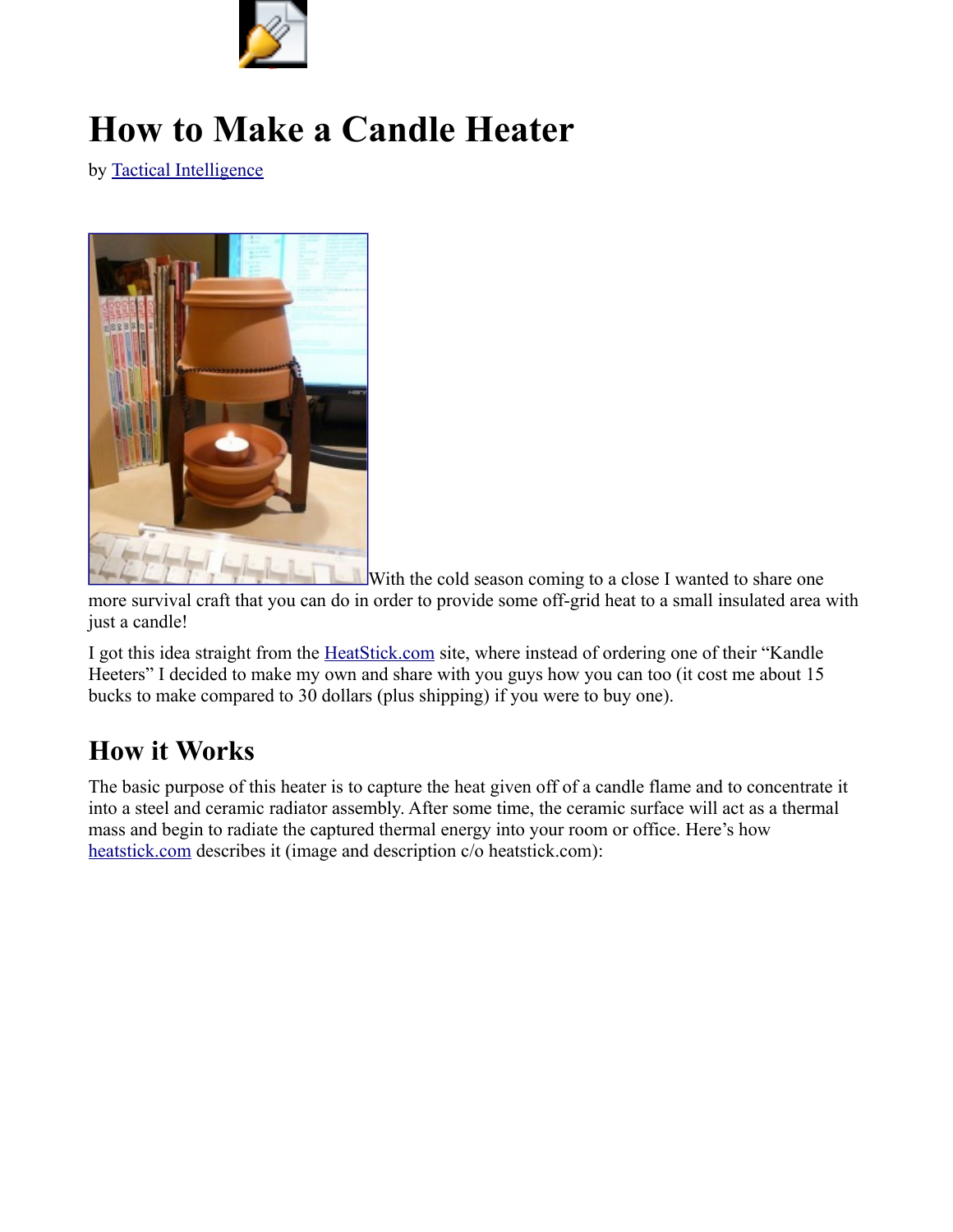

- 1. Heat rising from a burning candle (or electric lamp) is first trapped in the Steel Inner Core and surrounding Ceramic Inner Module.
- 2. The Inner Cores get very hot and radiate heat to the Ceramic Middle Core.
- 3. This Entire Inner Region gets VERY VERY HOT!! Heat synergistically builds up and "boils out" of the Ceramic Inner Core into the Ceramic Middle Core. The Middle Core heats up and begins to Radiate Heat. Heated air "boils out" into the Ceramic Outer Core.
- 4. The Large Surface Area of the Outer Core begins receiving Heat. The inner wall surfaces become very HOT! Heat travels through the wall to the Outer Surface.
- 5. The Outer Surface gets VERY WARM to HOT and gently begins to Radiate Heat into your home or office.

# **Putting it all Together**

The process for putting together the candle heater is very simple:

#### **What You Need**



- one 4" ceramic (not glazed) pot
- one 2" ceramic (not glazed) pot
- one 1 1/2" ceramic (not glazed) pot
- two  $1 \frac{1}{2}$ " x  $\frac{1}{4}$ " washers
- three  $1 \frac{1}{4}$ " x  $\frac{1}{4}$ " washers
- three  $1'' \times 1/4''$  washers
- eight  $3/4''$  x  $1/4''$  washers
- seven  $1/4$ " nuts
- one  $3'' \times 1/4''$  bolt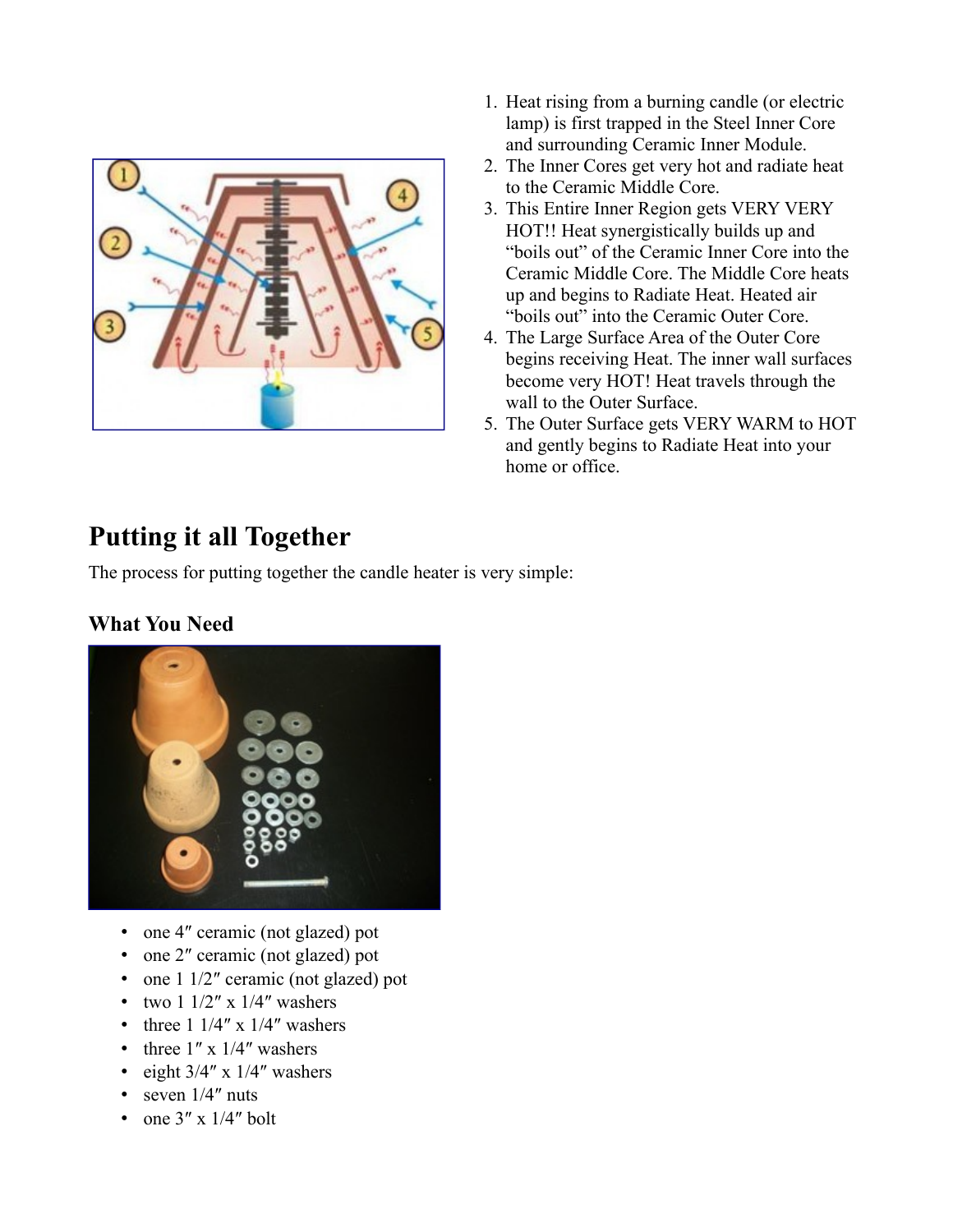#### **Assembly Instructions**

I think that the easiest way for you to learn how to put one of these heaters together is to follow the [cutout image \(to the left\) I used from the heatsti](http://www.tacticalintelligence.net/wp-content/uploads/2010/04/cutout2.jpg)ck.com site:



Just place the washers and nuts in the right combination as the image and you'll be good to go. Looking inside, it should look something like this:



#### **Making the Stand**



I found the simplest stand to make is to purchase three 4″ corner braces.